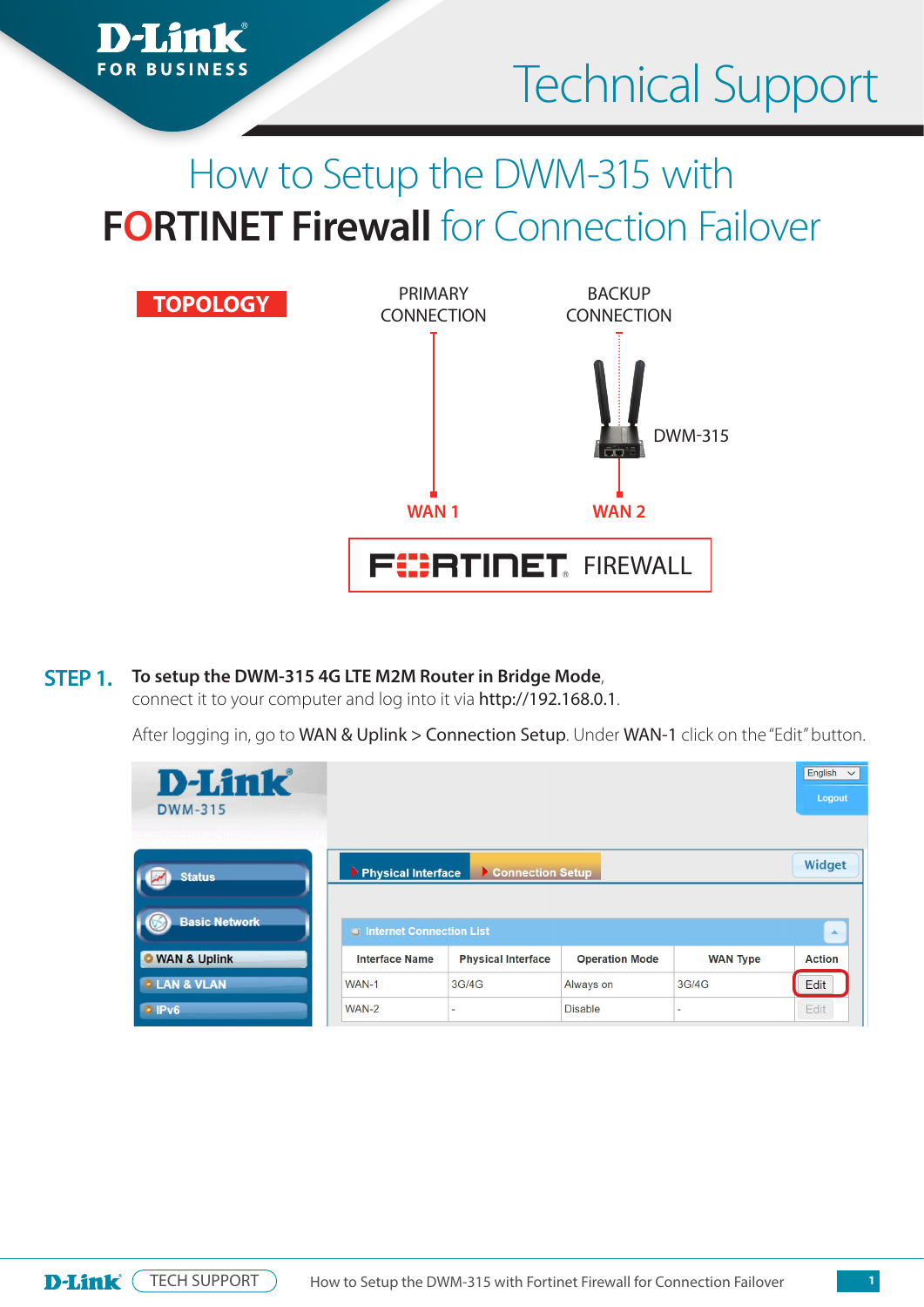Scroll down to the 3G/4G Connection Common Configuration.

Under IP Passthrough (Cellular Bridge) tick the "Enable" option.

| <b>3G/4G Connection Common Configuration</b> |                                |  |  |  |  |
|----------------------------------------------|--------------------------------|--|--|--|--|
| <b>Item</b>                                  | <b>Setting</b>                 |  |  |  |  |
| ▶ Connection Control                         | Auto-reconnect<br>$\checkmark$ |  |  |  |  |
| $\blacktriangleright$ Time Schedule          | $(0)$ Always $\vee$            |  |  |  |  |
| MTU Setup                                    | Enable                         |  |  |  |  |
| ▶ IP Passthrough (Cellular Bridge)           | $\vee$ Enable<br>Fixed MAC:    |  |  |  |  |
| $\triangleright$ NAT                         | Enable                         |  |  |  |  |
| $\blacktriangleright$ IGMP                   | Disable $\vee$                 |  |  |  |  |
| ▶ WAN IP Alias                               | Enable 10.0.0.1                |  |  |  |  |

Click on "Save" and confirm that switching to Bridge Mode will disable NAT and DHCP.

| 192.168.0.1 says                                                                 |        |
|----------------------------------------------------------------------------------|--------|
| Enable IP Passthrough will disable NAT and DHCP Server Options.<br>Do you agree? |        |
| OK                                                                               | Cancel |

The Setup is complete for DWM-315 in Bridge Mode.

See next page to setup Fortinet Firewall for failover.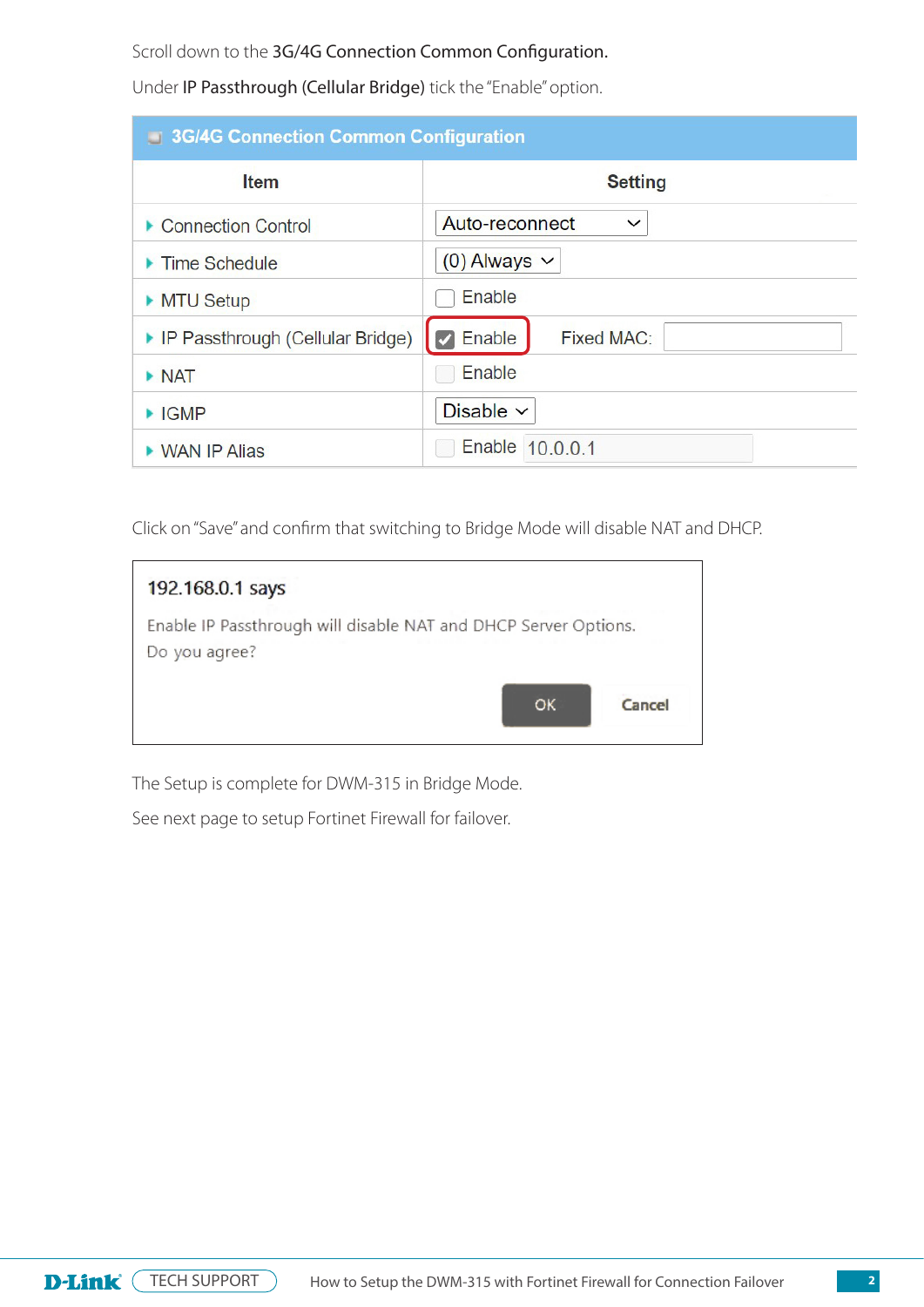## **STEP 2.** Setting up Fortinet Firewall for failover from Primary Connection to Backup Connection.

**a.** Go to Network > Interfaces and **Configure WAN1** with your Primary Internet Connection settings.

| <b>Status</b> | Name              | <b>Members</b> | IP/Netmask                                            | <b>Type</b>        | Access                            |
|---------------|-------------------|----------------|-------------------------------------------------------|--------------------|-----------------------------------|
| Physical (3)  |                   |                |                                                       |                    |                                   |
|               | dmz               |                | 10.10.10.1255.255.255.0                               | Physical Interface | PING HTTPS HTTP FMG-Access CAPWAP |
| ໑             | wan1 (Primary)    |                | 192.168.20.233 255.255.255.0                          | Physical Interface | PING FMG-Access                   |
|               | wan2 (Backup LTE) |                | 10.100.108.130 255.255.255.252   D Physical Interface |                    | PING FMG-Access                   |

**b. Configure WAN2** as your backup LTE connection, set it as DHCP.

| <b>Fdit Interface</b>                          |                           |                                              |             |                        |
|------------------------------------------------|---------------------------|----------------------------------------------|-------------|------------------------|
|                                                |                           |                                              |             |                        |
| Interface Name                                 | wan2                      |                                              |             |                        |
| Alias                                          | <b>Backup LTE</b>         |                                              |             |                        |
| <b>Link Status</b>                             | $Up$ $\odot$              |                                              |             |                        |
| <b>Type</b>                                    | <b>Physical Interface</b> |                                              |             |                        |
| Role <sup>O</sup>                              | <b>WAN</b>                | ▼                                            |             |                        |
| Estimated Bandwidth <b>O</b>                   | $\circ$                   | Kbps Upstream                                | $\mathbf 0$ | <b>Kbps Downstream</b> |
|                                                |                           |                                              |             |                        |
| <b>Address</b>                                 |                           |                                              |             |                        |
| Addressing mode                                |                           | Manual DHCP PPPoE                            |             |                        |
| <b>Status</b>                                  | connected                 |                                              |             |                        |
| Obtained IP/Netmask                            |                           | 10.100.108.130                               | Renew       |                        |
| <b>Expiry Date</b>                             |                           | 255.255.255.252<br>January 11, 1970 10:09 AM |             |                        |
| <b>Acquired DNS</b>                            |                           | 10.4.58.204 10.5.136.242                     |             |                        |
|                                                |                           | 10.100.108.129                               |             |                        |
| Default Gateway                                |                           |                                              |             |                        |
| Retrieve default gateway from server $\bullet$ |                           |                                              |             |                        |
| <b>Distance</b>                                | 5                         |                                              |             |                        |
| Override internal DNS                          |                           |                                              |             |                        |

**c.** Go to Policy & Objects > IPv4 Policy and, if not present, create a firewall policy that allows traffic from your primary connection (WAN1) to your internal network.

Add similar policy for your backup connection (WAN2).

| $\Box$ Ian - Backup LTE (wan2) (1 - 1) |                                   |                                 |                             |                  |           |          |                  |  |
|----------------------------------------|-----------------------------------|---------------------------------|-----------------------------|------------------|-----------|----------|------------------|--|
|                                        | Backup                            | <mark>目 all</mark>              | <mark>目</mark> all          | <b>Lo</b> always | $\Pi$ ALL | ✔ ACCEPT | <b>O</b> Enabled |  |
| $\Box$ Ian - Primary (wan1) (2 - 2)    |                                   |                                 |                             |                  |           |          |                  |  |
| 2                                      | Primary                           | <mark>目</mark> all              | <mark>目 all</mark>          | <b>lo</b> always | $\Pi$ ALL | ✔ ACCEPT | <b>O</b> Enabled |  |
| <b>Edit Policy</b>                     |                                   |                                 |                             |                  |           |          |                  |  |
|                                        |                                   |                                 |                             |                  |           |          |                  |  |
| Name                                   |                                   | Backup                          |                             |                  |           |          |                  |  |
|                                        | Incoming Interface                | $\frac{1}{2}$ lan<br>▼          |                             |                  |           |          |                  |  |
|                                        | Outgoing Interface                | <b>W</b> Backup LTE (wan2)<br>▼ |                             |                  |           |          |                  |  |
| Source                                 |                                   | $\blacksquare$ all              |                             | ×                |           |          |                  |  |
|                                        | <b>Destination Address</b>        | <mark>目</mark> all              |                             | ×                |           |          |                  |  |
| Schedule                               |                                   | <b>lo</b> always                |                             | ▼                |           |          |                  |  |
| Service                                |                                   | $\mathbf{\Omega}$ ALL           |                             | ×                |           |          |                  |  |
| Action                                 |                                   |                                 | <b>VACCEPT ODENY FLEARN</b> |                  |           |          |                  |  |
|                                        | <b>Firewall / Network Options</b> |                                 |                             |                  |           |          |                  |  |
| <b>NAT</b>                             | $\bullet$                         |                                 |                             |                  |           |          |                  |  |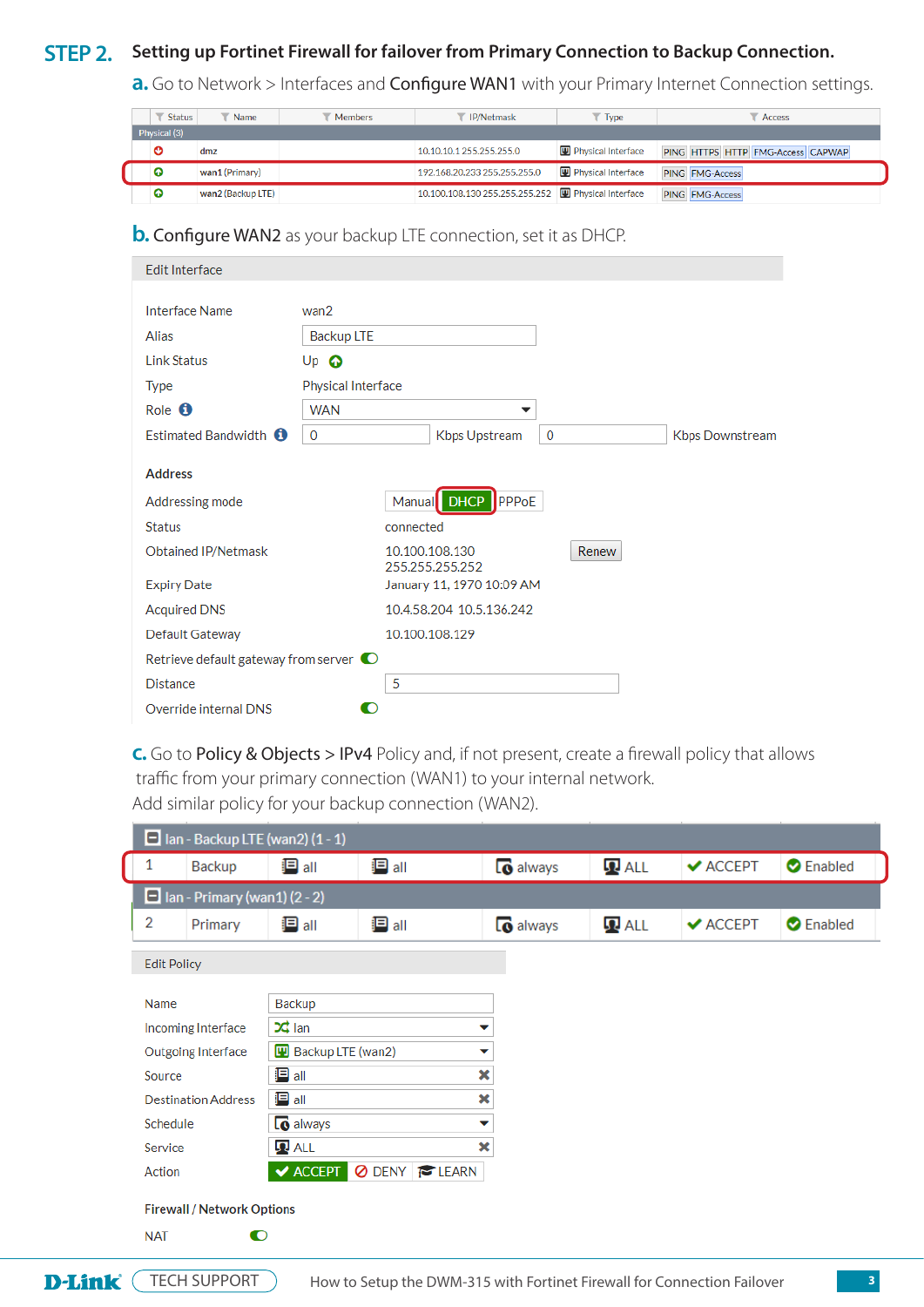**STEP 2.** d. Go to Network > Static Routes and create a static route for each of the Internet Connections\*. The primary connection should have a higher route priority (lower "Priority Number") than the secondary connection.

| <b>New Static Route</b>                                    |                                           |                         |                  |                                                |                              |                          |
|------------------------------------------------------------|-------------------------------------------|-------------------------|------------------|------------------------------------------------|------------------------------|--------------------------|
| Destination <b>O</b>                                       | <b>Subnet</b> Named Address               | <b>Internet Service</b> |                  |                                                |                              |                          |
|                                                            | 0.0.0.0/0.0.0.0                           |                         |                  |                                                |                              |                          |
| <b>Device</b>                                              | Primary (wan1)                            | ▼                       |                  |                                                |                              |                          |
|                                                            |                                           |                         |                  |                                                |                              |                          |
| Gateway                                                    | 192.168.20.254                            |                         |                  |                                                |                              |                          |
| Administrative Distance <b>O</b>                           | 10                                        |                         |                  |                                                |                              |                          |
| Comments                                                   |                                           | 0/255                   |                  |                                                |                              |                          |
| <b>Status</b>                                              | <b>O</b> Enabled<br><b>O</b> Disabled     |                         |                  |                                                |                              |                          |
| <b>Advanced Options</b><br>۸                               |                                           |                         |                  |                                                |                              |                          |
| Priority <b>O</b><br>5                                     |                                           |                         |                  |                                                |                              |                          |
|                                                            |                                           |                         |                  | OK                                             | Cancel                       |                          |
| <b>New Static Route</b>                                    |                                           |                         |                  |                                                |                              |                          |
|                                                            |                                           |                         |                  |                                                |                              |                          |
| Destination $\bullet$                                      | <b>Subnet</b> Named Address               | <b>Internet Service</b> |                  |                                                |                              |                          |
|                                                            | 0.0.0.0/0.0.0.0                           |                         |                  |                                                |                              |                          |
| Device                                                     | <b>W</b> Backup LTE (wan2)                | ▼                       |                  |                                                |                              |                          |
|                                                            |                                           |                         |                  |                                                |                              |                          |
| Gateway                                                    | 10.100.108.129                            |                         |                  |                                                |                              |                          |
| Administrative Distance <b>O</b>                           | 10                                        |                         |                  |                                                |                              |                          |
| Comments                                                   |                                           | 0/255                   |                  |                                                |                              |                          |
| <b>Status</b>                                              | <b>O</b> Disabled<br><b>O</b> Enabled     |                         |                  |                                                |                              |                          |
| <b>Advanced Options</b><br>۸                               |                                           |                         |                  |                                                |                              |                          |
| Priority <sup>0</sup><br>10                                |                                           |                         |                  |                                                |                              |                          |
|                                                            |                                           |                         |                  | OK                                             | Cancel                       |                          |
|                                                            |                                           |                         |                  |                                                |                              |                          |
| <b>Static Routes</b>                                       |                                           |                         |                  |                                                |                              |                          |
|                                                            |                                           |                         |                  |                                                |                              |                          |
| $\blacksquare$ Edit $\blacksquare$ Clone<br>$+$ Create New | 面 Delete                                  |                         |                  |                                                |                              |                          |
| $\blacktriangledown$ Destination $\triangleq$              | $\blacktriangledown$ Gateway $\triangleq$ |                         |                  | $\blacktriangledown$ Interface $\triangleleft$ |                              |                          |
| 0.0.0.0/0                                                  | 192.168.20.254                            |                         | wan1             |                                                |                              |                          |
| 0.0.0.0/0                                                  | 10.100.108.129                            |                         | wan2             |                                                |                              |                          |
| <b>Routing Monitor</b><br>C Refresh<br>Q Route Lookup      |                                           |                         |                  |                                                |                              |                          |
| $\blacktriangledown$ Type<br>Subtype                       | <b>Y</b> Network                          |                         | <b>T</b> Gateway |                                                |                              | $\blacksquare$ Interface |
|                                                            | 0.0.0.0/0                                 | 192.168.20.254          |                  |                                                | W wan1 (Primary)             |                          |
|                                                            | 0.0.0.0/0                                 | 10.100.108.129          |                  |                                                | W wan2 (Backup LTE)          |                          |
| <b>Static</b><br><b>Static</b><br>Connected                | 10.100.108.128/30                         | 0.0.0.0                 |                  |                                                | W wan2 (Backup LTE)          |                          |
| Connected                                                  | 192.168.0.0/24                            | 0.0.0.0                 |                  |                                                | W wan2 (Backup LTE)          |                          |
| Connected                                                  | 192.168.1.0/24<br>192.168.20.0/24         | 0.0.0.0                 |                  |                                                | $24$ lan<br>W wan1 (Primary) |                          |